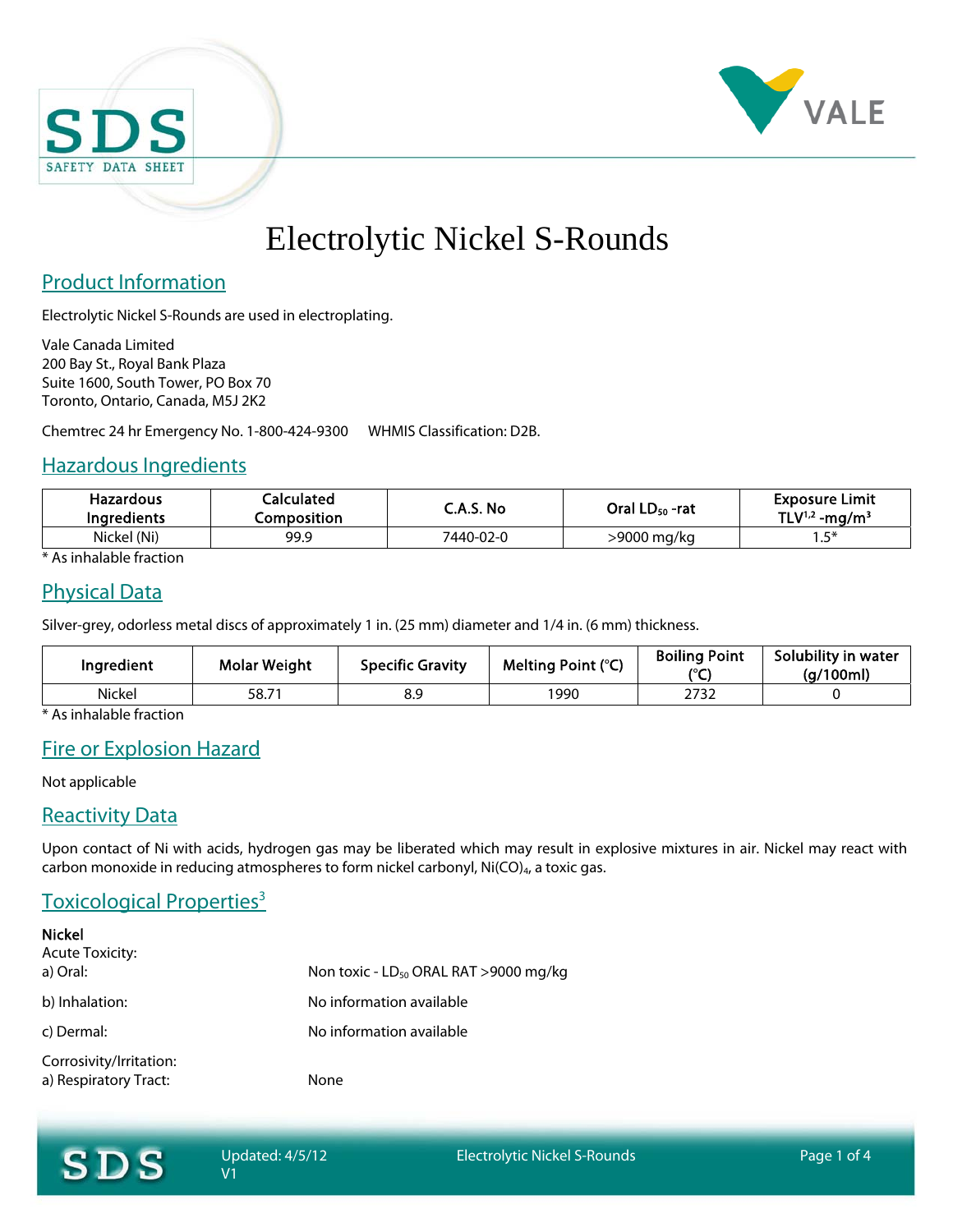**SAFETY DATA SHEET** b) Skin: See sensitization section. c) Eyes: Mechanical irritation may be expected. Sensitization: a) Respiratory tract: Nickel metal induced asthma is very rare. 3 case reports are available; the data is not sufficient to conclude that nickel metal is classified as a respiratory sensitizer. b) Skin: Nickel metal is a well-known skin sensitizer. Direct and prolonged skin contact with metallic nickel may induce nickel allergy and elicit nickel allergic skin reactions in those people already sensitized to nickel, so called nickel allergic contact dermatitis. c) Pre-existing conditions: Individuals known to be allergic to nickel should avoid contact with nickel whenever possible to reduce the likelihood of nickel allergic contact dermatitis reactions (skin rashes). Repeated contact may result in persistent chronic palmar/hand dermatitis in a smaller number of individuals, despite efforts to reduce or avoid nickel exposure. Chronic toxicity: a) Oral: No information available b) Inhalation: Animal studies (rats) show that repeated dose inhalation of nickel damages the lung. Chronic inflammation, lung fibrosis and accumulation of nickel particles were observed. c) Dermal: Direct and prolonged skin contact with nickel metal may cause nickel sensitization resulting in nickel allergic contact dermatitis /skin rash. Mutagenicity / Reproductive toxicity: No data Carcinogencity: a) Ingestion: The U.S. National Institute for Occupational Safety and Health (NIOSH) concluded that there is no evidence that nickel metal is carcinogenic when ingested. b) Inhalation: There is limited information available from inhalation and intratracheal studies in animals. The U.S. National Toxicology Program has listed metallic nickel as reasonably anticipated to be a human carcinogen. To date, there is no evidence that nickel metal causes cancer in humans based on epidemiology data from workers in the nickel producing and nickel consuming industries. The International Agency for Research on Cancer (IARC)(Vol 49) found there was inadequate evidence that metallic nickel is carcinogenic to humans but since there was sufficient evidence that it is carcinogenic to animals, IARC concluded that metallic nickel is possibly carcinogenic to humans (Group 2B). In 1997, the ACGIH categorized elemental nickel as: A5 "Not Suspected as a Human Carcinogen". Epidemiological studies of workers exposed to nickel powder and to dust and fume generated in the production of nickel alloys and of

#### Preventative Measures

If user operations generate dust, fume or mist, use ventilation to keep exposure to airborne nickel below the exposure limit. If ventilation alone cannot so control exposure, use NIOSH-approved respirators selected according to the current edition of Selection, Care and Use of Respirators CSA Z94.4. Maintain airborne nickel levels as low as possible.

Avoid repeated skin contact. Wear suitable gloves. Wash skin thoroughly after handling. Launder clothing and gloves as needed.

Do not store near acids. If spilled, pick up product and replace in original container.

Nickel-containing waste is normally collected to recover nickel values. Should waste disposal be deemed necessary, follow the



stainless steel have not indicated the presence of a significant respiratory cancer hazard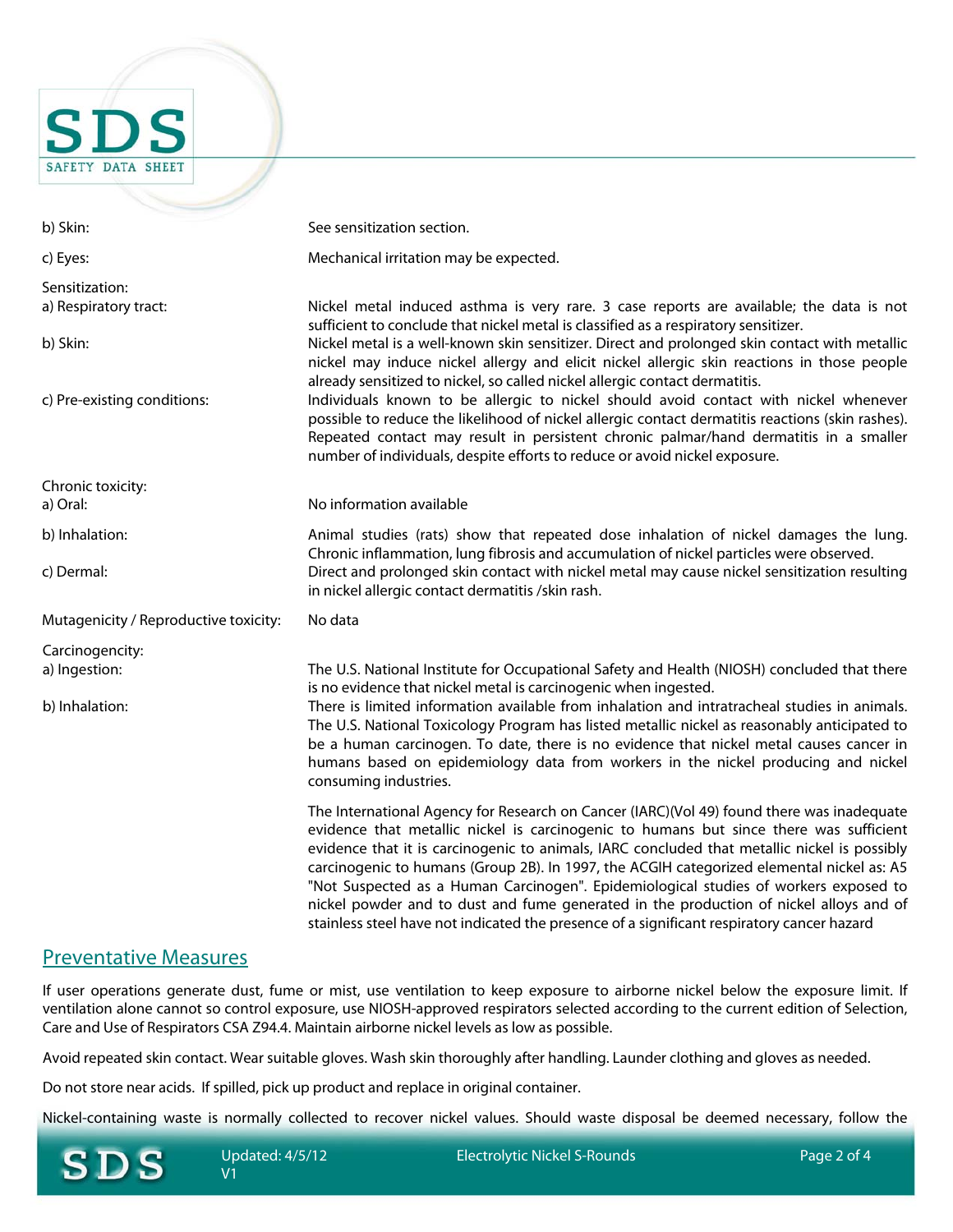

relevant governmental regulations.